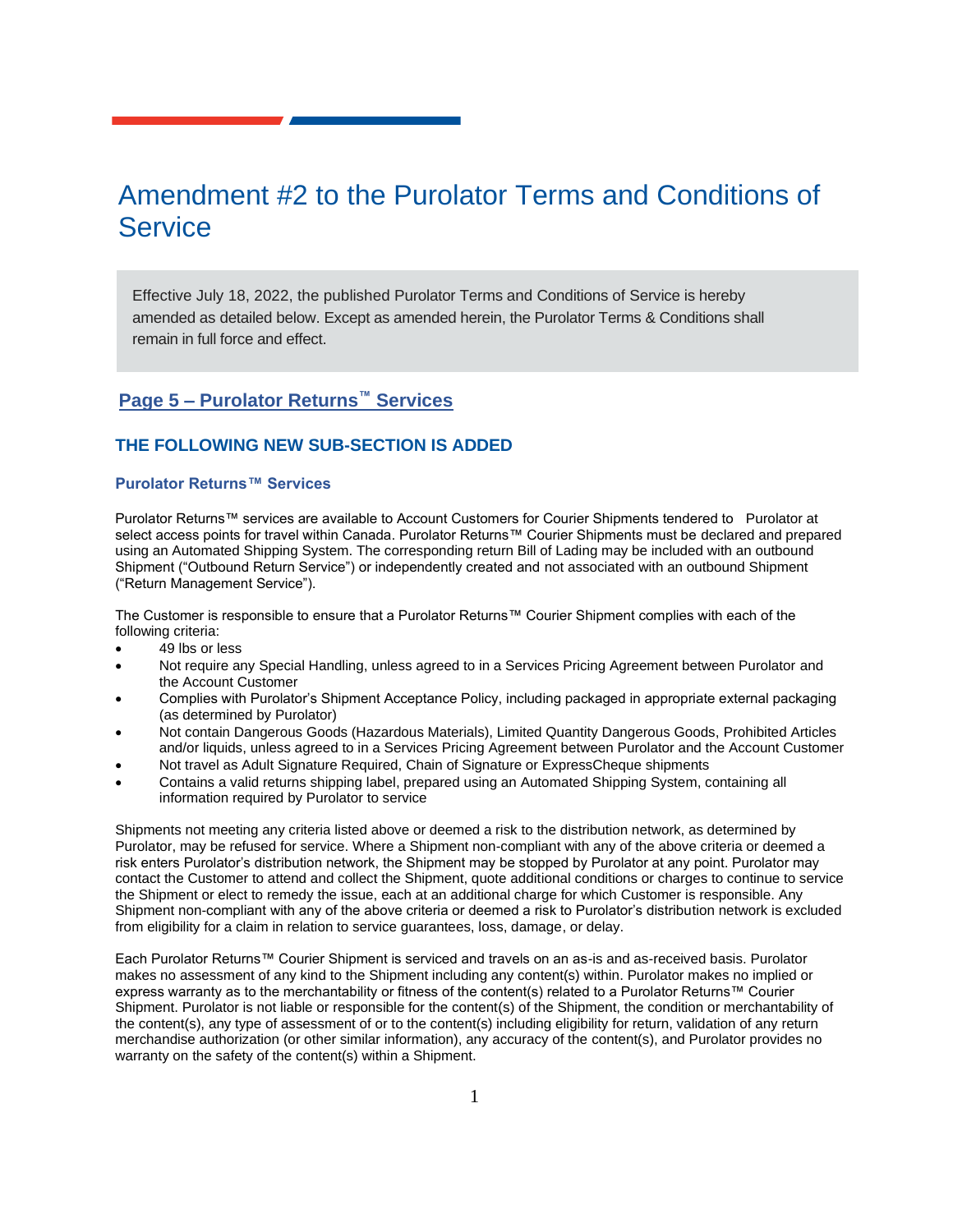Notwithstanding any other terms set out in these Terms and Conditions, Purolator Returns™ Courier Shipments are not eligible for any claim, (i) alleging damage of any kind to the Shipment or its content(s), (ii) alleging missing or incorrect content(s), (iii) alleging wrong delivery, (iv) deemed by Purolator to be fraudulent or related to fraudulent activity, and/or (v) for a declared value (including when the surcharge is paid), and any such claim relating to a Purolator Returns™ Courier Shipment will be denied. Purolator will not assume any responsibility or liability in relation to the above-mentioned scenarios, and all such Purolator Returns™ Courier Shipments will be deemed to travel on a no-value basis. For a claim alleging loss of any Purolator Returns™ Courier Shipment and its content(s), where the claim is not related to any scenario(s) identified above (as determined by Purolator), Purolator's maximum liability will be governed by the Claims section of these Terms and Conditions (see "Valuation of Claim for Loss or Damage"), provided that Purolator's records must indicate an induction scan for the corresponding Shipment(s) and a declared value will not increase Purolator's liability. This represents a Customer's sole remedy for any loss to a Purolator Returns™ Courier Shipment and its article(s). For clarity, a declared value to any Purolator Returns™ Courier Shipment will not trigger or increase Purolator's liability, including in relation to a valid loss claim. Any claim for loss of a Purolator Returns™ Courier Shipment will be processed in accordance with the Claims section of these Terms and Conditions, provided a claim may only be submitted by the Account Customer, all claims shall be filed within 60 calendar days from Purolator's record of the induction scan, and any claim submitted beyond this 60 calendar day period is excluded from eligibility and will be denied.

Account Customer agrees to indemnify, defend and hold-harmless Purolator against all claims, actions, demands, costs, losses and/or damage arising in relation to any Purolator Returns™ Courier Shipment that is noncompliance with the terms governing Purolator Returns™ services, including all packaging and/or labelling conditions and the Purolator Terms and Conditions generally.

### **Page 21 – Declared Value Surcharge**

#### **ORIGINAL:**

Customers may declare a value for the Shipment on the Bill of Lading. If a value is declared, an additional surcharge will be applied to (i) Freight Shipments (in increments of C\$100, rounded up to the nearest whole number), and (ii) all Courier Shipments (except Same Day Shipments) with a declared value exceeding C\$100, both in accordance with and as listed in Purolator's Rate Guide in effect at the time of shipping. Please see Purolator's published Rate Guides available at purolator.com for surcharge details. A value for Purolator liability purposes cannot be declared for Purolator Same Day Shipments.

Customers must expressly declare a value for the Shipment on the Bill of Lading in order to be entitled to submit a claim for the declared value of the Shipment.

For the maximum valuation of a claim for loss or damage to a Shipment for which a Customer has declared a value, see "Valuation of Claim for Loss or Damage". In no event shall Purolator pay a claim for a declared value that exceeds the actual value of the lost or damaged Shipment. For greater certainty, the declared value surcharge does not constitute insurance but rather an increase in Purolator's limitation on liability (see "Liability of Purolator – Maximum Liability").

#### **AMENDED TO:**

Customers may declare a value for the Shipment on the Bill of Lading. If a value is declared, an additional surcharge will be applied to (i) Freight Shipments (in increments of C\$100, rounded up to the nearest whole number), and (ii) all Courier Shipments (except Same Day Shipments) with a declared value exceeding C\$100, both in accordance with and as listed in Purolator's Rate Guide in effect at the time of shipping. Please see Purolator's published Rate Guides available at purolator.com for surcharge details. A value for Purolator liability purposes cannot be declared for Purolator Returns™ Courier Shipments and Purolator Same Day Shipments.

Customers must expressly declare a value for the Shipment on the Bill of Lading in order to be entitled to submit a claim for the declared value of the Shipment, provided that a Purolator Returns™ Courier Shipments travels on a novalue basis and is not eligible to a claim for any declared value.